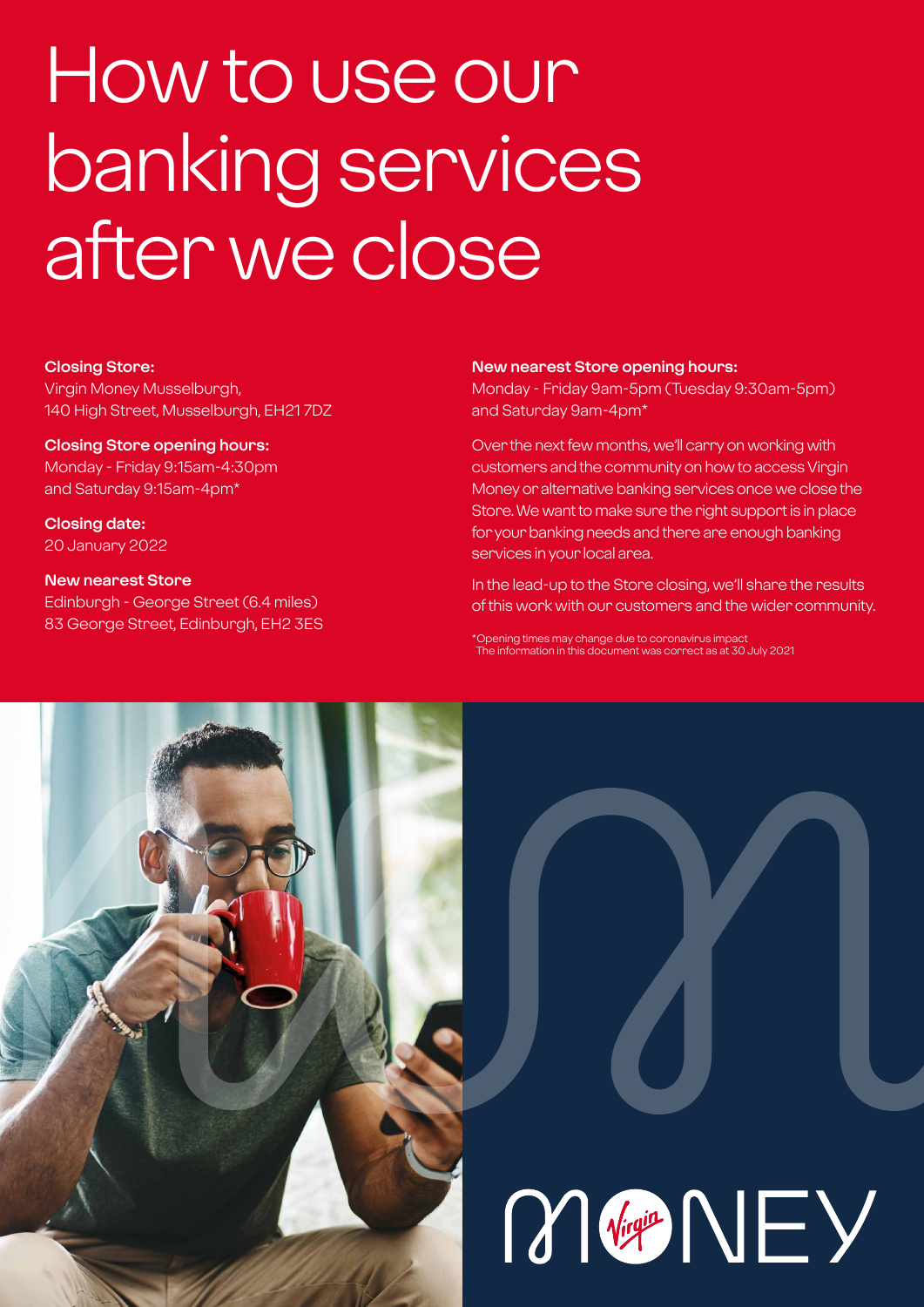### Understanding the impact of closing this Store

### Background

More and more customers are taking advantage of our digital services and only visiting Stores when they want to discuss a significant life event. Between April 2019 and July 2021 we've seen digital registrations increase from 48.7% to 57.6% across our personal customers, and daily internet banking and mobile app logins are up 66%.

It's important to balance investment in digital services with making sure our Store network continues to meet the needs of our customers. This means that we've made the difficult decision to close a number of Stores, including Musselburgh.

This decision has been reached after considerable thought and analysis which includes input from local management.

Our Stores will continue to be a really important part of what we do and we've recently refreshed and revitalised them now that we're one Virgin Money brand.

We've signed up to the UK Finance Access to Banking Standard and follow this for all Store closures: **[www.lendingstandardsboard.org.uk/wp-content/](http://www.lendingstandardsboard.org.uk/wp-content/uploads/2017/07/Access_to_Banking_Standard.pdf) [uploads/2017/07/Access\\_to\\_Banking\\_Standard.pdf](http://www.lendingstandardsboard.org.uk/wp-content/uploads/2017/07/Access_to_Banking_Standard.pdf)**. On 21 September 2020, the Financial Conduct Authority (FCA) introduced new standards which we'll also follow. More info can be found at **[www.fca.org.uk/publication/finalised](http://www.fca.org.uk/publication/finalised-guidance/fg20-03.pdf)[guidance/fg20-03.pdf](http://www.fca.org.uk/publication/finalised-guidance/fg20-03.pdf)**

### Considerations

In trying to decide whether to close a Store, we look at a lot of different things.

As well as how often a Store is used, we look at how local customers – including potentially vulnerable groups and business customers – will be able to carry on using banking services after the Store closes.

- > Number of customers using the Store
- > Number of other Stores we have in the area
- > Distance to nearest Store
- > Change in number of transactions in Store
- > Change in customer use of Store
- > Current lease on Store
- > ATM availability
- > Access to other banks in the area
- > Banking services at the local Post Office\*\*
- > Public transport to other Stores
- > Other ways to bank (e.g. mobile, internet and phone)
- \*\*Business customers will be charged their agreed tariff for transactions, except Change Giving where the costs are recharged monthly in arrears.

Our decision to close Musselburgh Store was influenced by the following:

- > We continue to see an increase in mobile use and customers signing up for digital services.
- > Should a customer wish to use a Store for general advice or to discuss a product, Edinburgh - George Street Store is 6.4 miles away and there are a further 3 Stores within 38 miles.
- > There are other ATMs in the area that are free to use.
- > Our mobile, internet and telephone banking facilities allow customers to do most day-to-day tasks, like balance checks, viewing transactions, transferring money between accounts, paying bills and cancelling / amending regular payments. Customers can even pay in a cheque on the go.
- > Customers are also able to use our mobile app to make external payments in a number of different ways and we're continuing to make our digital banking services bigger and better.
- > The local full service Post Office is located nearby on 176 High Street and provides personal and business customers with an alternative way to do their day-to-day banking transactions, such as cash withdrawals and paying in cash and cheques.
- > Customers can get all the information about our products and services, or raise any concerns by calling us on **0800 121 7365**. Our opening times are 7am to 9pm Monday to Saturday and 10am to 5pm on Sundays.
- > All our Stores offer an identical service, with good accessibility.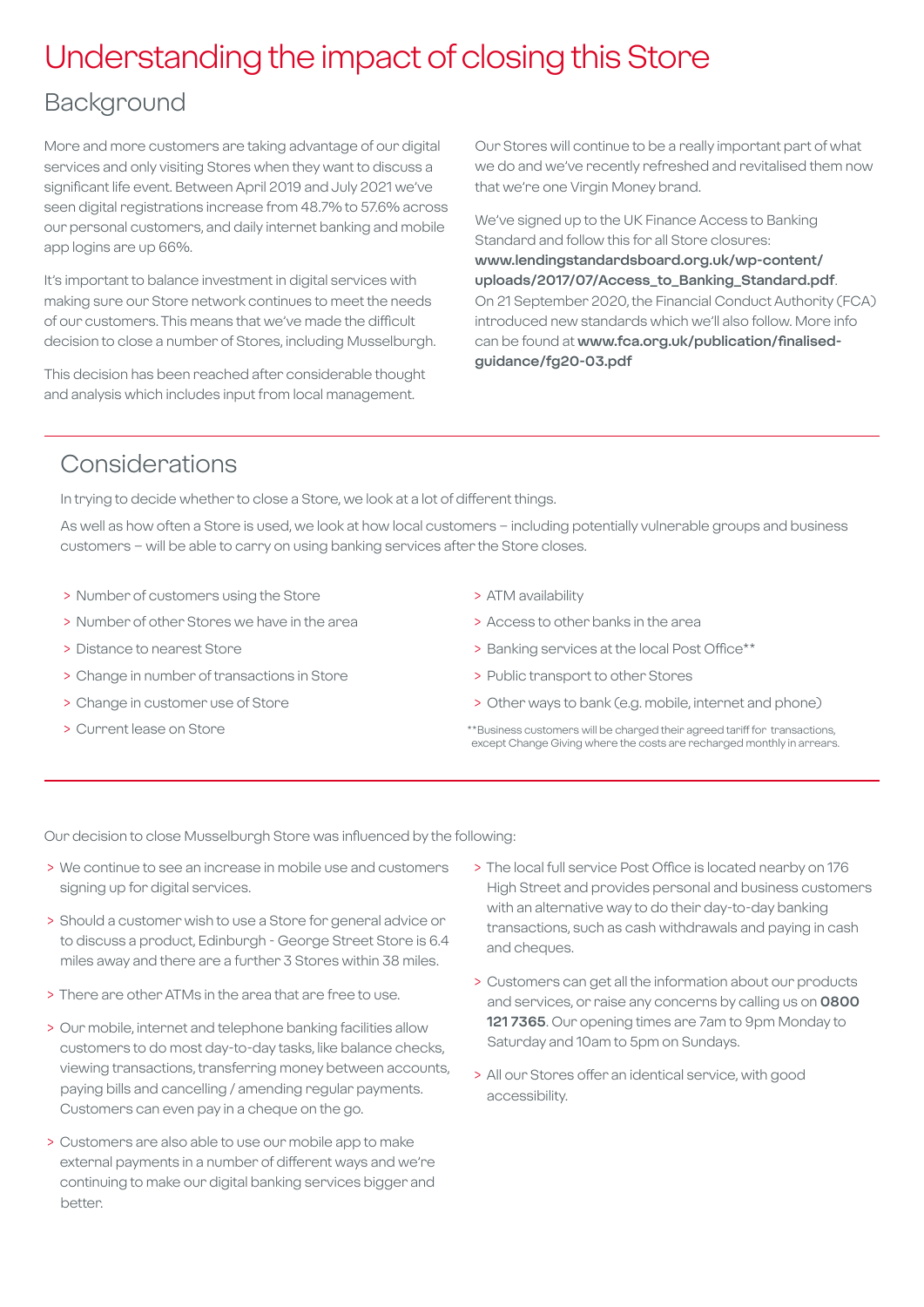# Understanding the impact of closing this Store

### What influenced our decision?

We've looked at how all customers, particularly those potentially vulnerable groups and businesses, can continue to access banking services after the Store closes. Below is some important info about how our customers are using the Store:

30%

**Transactions down year on year**

- > **5,000** customers making transactions in Store compared to a Bank average of 6,000.
- > **72%** of customers visited the Store 3 times or less in the last 12 months (with more than half of these also using alternative channels with 51% digitally active).
- > Of our customers aged 70 and above, 67% visited the Store on 3 days or less during the last 12 months.
- > Potentially vulnerable customers (within one or more of the following; over 70 years old, receive benefits, have a basic Personal Current Account, are Store users only or are in arrears) 70% of those customers visited the Store on 3 days or less during the last 12 months.
- > Micro Enterprises & Charities Customer Insight 64% of micro enterprises visited the Store on 3 days or less during the last 12 months, with 43% of transactions involving cash. 63% of charities visited the Store on 3 days or less during the last 12 months, with 36% involving cash.

Our Store colleagues will actively engage with customers, including those potentially vulnerable, to discuss their options and support how they'd like to bank, along with engaging with local groups in the community.

Details of the activities, additional support requirements, feedback received and remedial action needed will be included in the Store Review document, which will be available on our website and in Stores this December.

### Local information

Musselburgh is the largest settlement in East Lothian and on the coast of the Firth of Forth. It's 5 miles east of Edinburgh city.

The Store is situated in the centre of Musselburgh, with other banks nearby including Bank of Scotland, Royal Bank of Scotland, Santander and TSB.

Edinburgh - George Street Store, which is 6.4 miles away, is a flagship Store offering extended opening hours and additional facilities.

### **Transport Links**

Local bus services run on a regular basis between Musselburgh and Edinburgh, often as frequently as every 10 minutes. Scheduled journey times are from 31 minutes.

At least one train runs hourly with a scheduled journey time of 8 minutes.

Road links are good via A roads, with journey options from 20 minutes.

#### **Mobile Phone Signal availability**

Musselburgh is well serviced by all national mobile phone networks with 4G services available from all national operators. (source Ofcom)

#### **ISP & available speeds**

Musselburgh is well serviced by all national providers with standard and superfast broadband availability. (source Ofcom)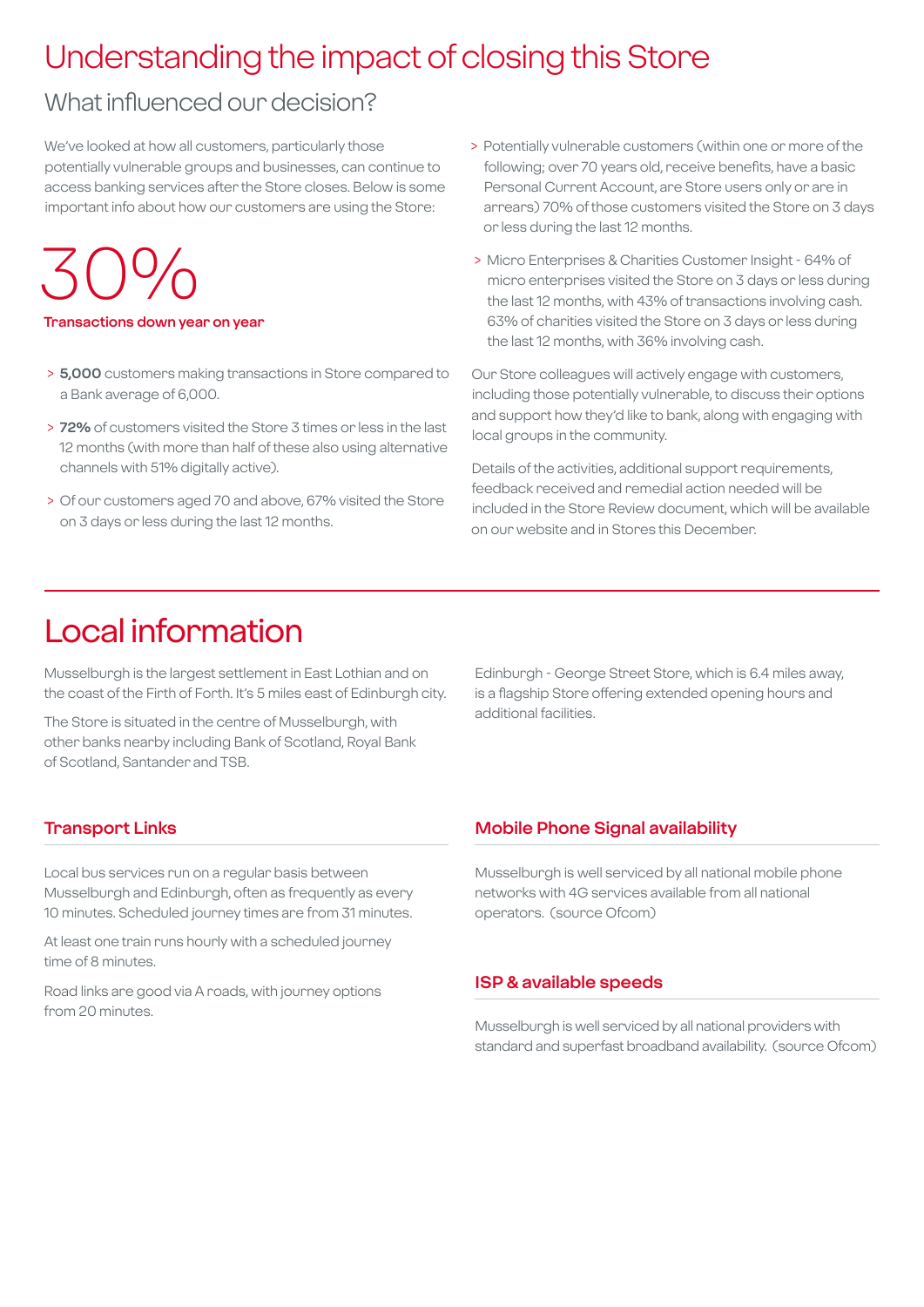# Distances to local services from the closing Store

#### **Distance to our nearest Stores** virginmoney.com/store-finder



#### **Edinburgh - George Street**

83 George Street, Edinburgh, EH2 3ES Monday - Friday 9am-5pm (Tuesday 9:30am-5pm) and Saturday 9am-4pm\*



#### **Livingston**

Cairngorm House, Almondvale Boulevard, Livingston, EH54 6QL

Monday - Friday 9:15am-4:30pm and Saturday 9:15am-4pm\*



#### **Dunfermline**

64 High Street, Dunfermline, KY12 7DF Monday - Friday

9:15am-4:30pm and Saturday 9:15am-4pm\*



#### **Glenrothes**

Kingdom Shopping Centre, 5 Falkland Gate, Glenrothes, KY7 5NS

Monday - Friday 9:15am-4:30pm and Saturday 9:15am-4pm\*

**Distance to Post Office** www.postoffice.co.uk/branch-finder



### 404 ft

**Musselburgh** 176 High Street, Musselburgh, EH21 7DZ Monday - Friday 9am-5:15pm and Saturday 9am-3pm There is a full service Post Office available on High Street in Musselburgh.

#### **Competitor sites in current location?**

#### **Nearest Link ATM**

**TSB**

link.co.uk/atm-locator





### 0.02 miles

128-130 High Street, Musselburgh, EH21 7EA

### Other places you can bank locally





You can get a copy of this impact assessment on our website, in Store or by calling us.

- > 140 High Street, Musselburgh, EH21 7DZ
- > 0800 121 7365
- > virginmoney.com/store-closures